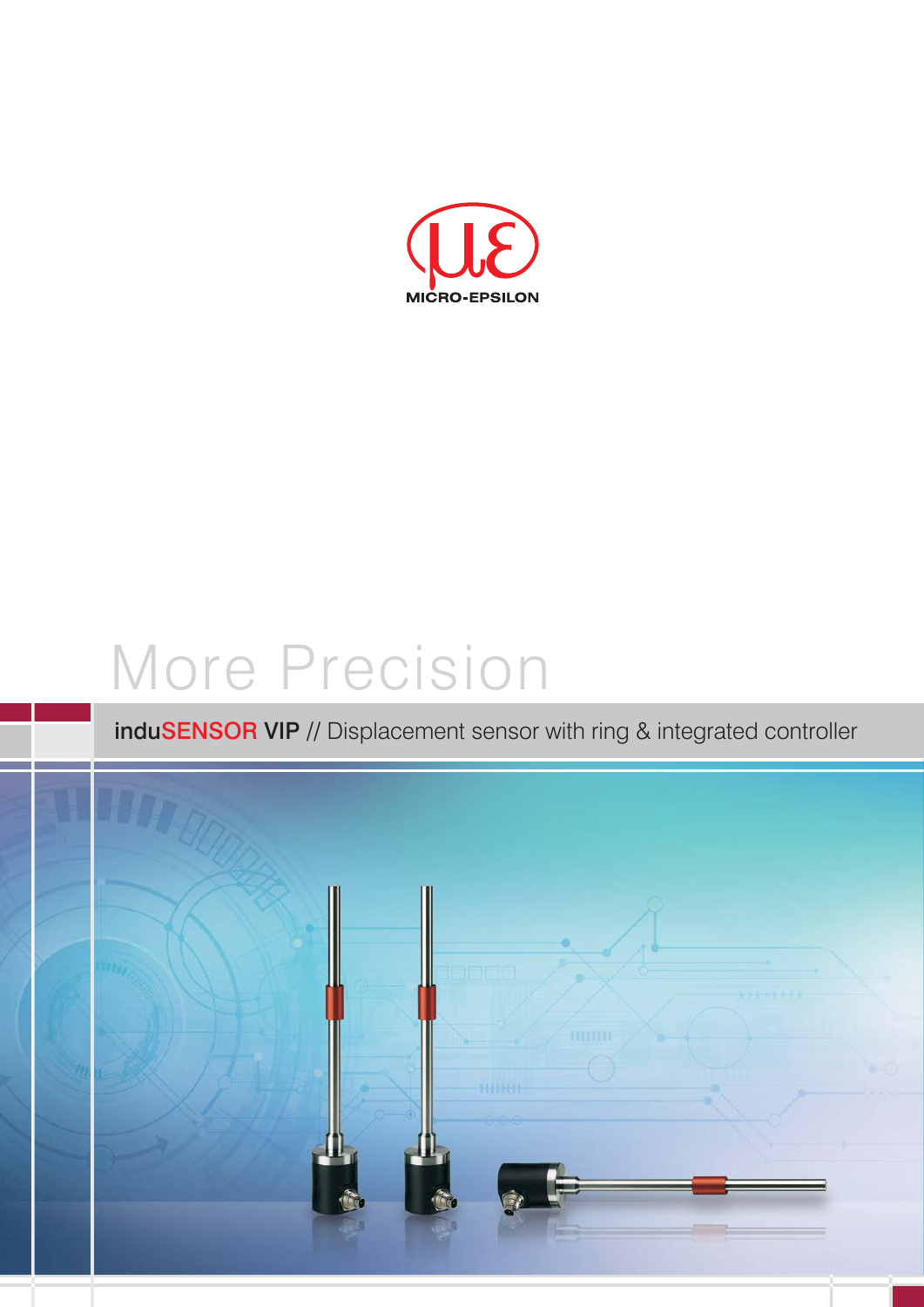#### Displacement sensor with ring and integrated controller **induSENSOR VIP**



- *Linearity ±0.25% FSO*
- *Integrated microcontroller*
- *Compact design short installation length*
- *Lateral measurements possible*

The induSENSOR VIP sensor works with a freely movable ring. There is no mechanical contact between the measuring element (ring) and the sensor rod. The sensor therefore operates without any wear.

#### Parallel installation

The optimum ratio of measuring range to installed length of the sensor reduces the installation space needed for the sensor.

The parallel connection of measuring object and ring enables various design and installation possibilities. With induSENSOR VIP sensors, you only have to take into account the housing length only during the design, whereas conventional sensors with axial measurement path require you to add the length of the plunger to the housing length. The IP67 protection class makes these sensors ideal for operation in harsh industrial environments.



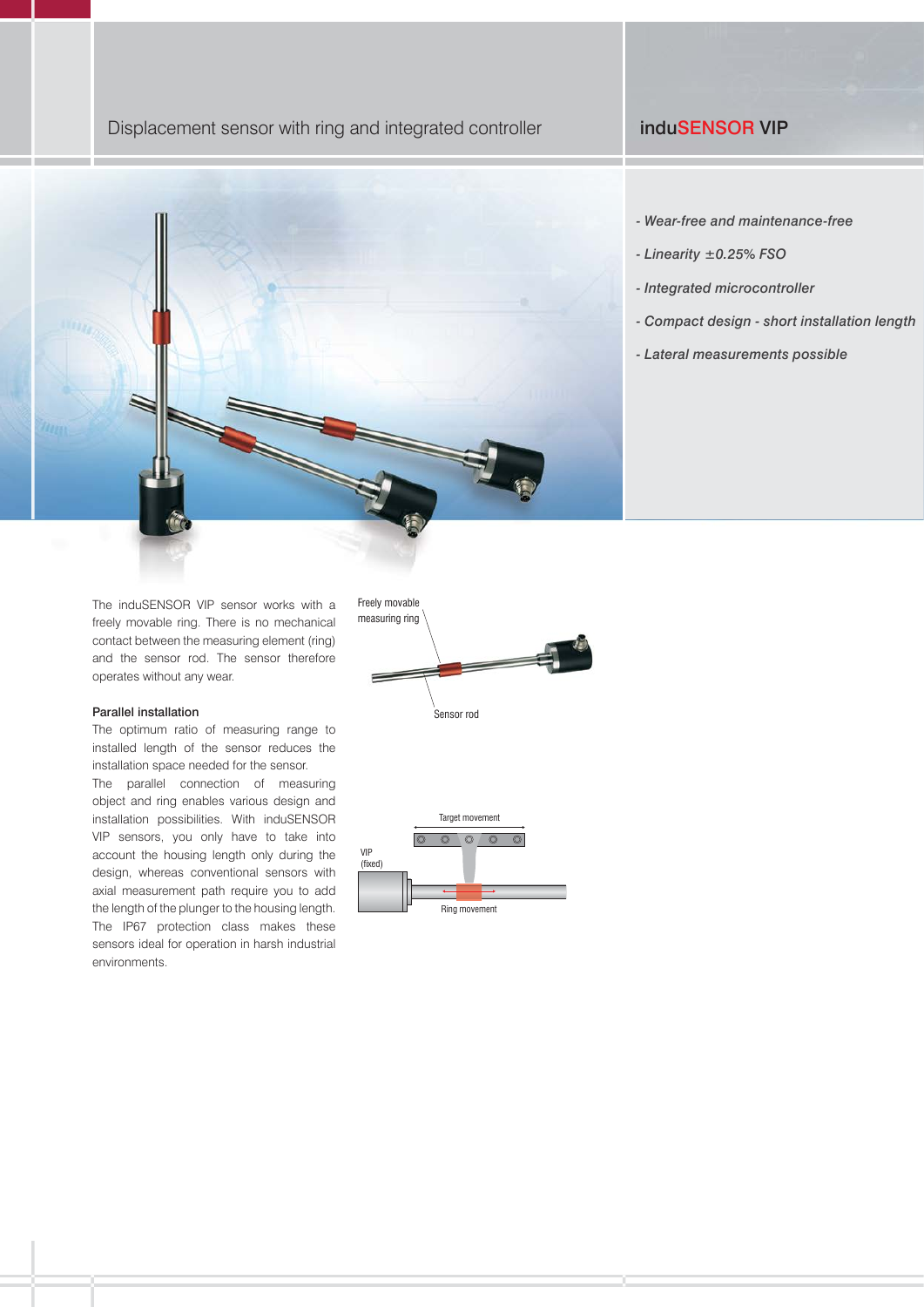

| Model                               |                               | <b>VIP-100</b>                                                                                                                        |  |  |  |
|-------------------------------------|-------------------------------|---------------------------------------------------------------------------------------------------------------------------------------|--|--|--|
| Measuring range                     |                               | 100 mm                                                                                                                                |  |  |  |
| Resolution                          | $\leq$ 0.05 % FSO             | $0.05$ mm                                                                                                                             |  |  |  |
| Frequency response (-3dB)           |                               | 300 Hz                                                                                                                                |  |  |  |
| Linearity                           | Standard $\leq \pm 0.5$ % FSO | $\leq \pm 0.5$ mm                                                                                                                     |  |  |  |
|                                     | Option $\leq \pm 0.25$ % FSO  | $\leq \pm 0.25$ mm                                                                                                                    |  |  |  |
| Temperature stability <sup>1)</sup> |                               | $\pm 250$ ppm FSO / K                                                                                                                 |  |  |  |
| Supply voltage                      |                               | 18  30 VDC                                                                                                                            |  |  |  |
| Max. current consumption            |                               | 40 mA                                                                                                                                 |  |  |  |
| Analog output                       |                               | 4  20 mA (load 500 Ohm)                                                                                                               |  |  |  |
| Connection                          |                               | 7-pin M9 screw/plug connection (Binder); radial cable outlet;<br>axial cable outlet on request (see accessories for connection cable) |  |  |  |
| Temperature range                   | Storage                       | $-40+85$ °C                                                                                                                           |  |  |  |
|                                     | Operation                     | $-40 +85$ °C                                                                                                                          |  |  |  |
| Shock (DIN EN 60068-2-27)           |                               | 40 g / 6 ms in 6 axes, 3000 shocks each                                                                                               |  |  |  |
| Vibration (DIN EN 60068-2-6)        |                               | $\pm 2.5$ mm / 10  44 Hz in 2 axes, 10 cycles each<br>$\pm 20$ g / 44  500 Hz, in 2 axes, 10 cycles each                              |  |  |  |
| Protection class (DIN EN 60529)     |                               | <b>IP67</b>                                                                                                                           |  |  |  |

FSO = Full Scale Output

<sup>1)</sup> Determined according to box method over the entire temperature range; a reduction to 20 °C steps results in  $\pm 500$  ppm / K

### **VIP Housing Variant -ZA-**Dimensions in mm, not to scale



#### Article designation

|      |         |                                |        |                                               |                |                                        | = === =   = , . = |
|------|---------|--------------------------------|--------|-----------------------------------------------|----------------|----------------------------------------|-------------------|
| VIP- | $100 -$ | ZA-                            | $2,5-$ | <b>SR7-</b>                                   |                |                                        | 100               |
|      |         |                                |        |                                               | Current output |                                        |                   |
|      |         |                                |        |                                               |                | SR7 = radial plug (ZA housing variant) |                   |
|      |         |                                |        | Linearity: $5 = 0.5$ % FSO $2.5 = 0.25$ % FSO |                |                                        |                   |
|      |         | ZA= cylinder flange (standard) |        |                                               |                |                                        |                   |
|      |         | Measuring range in mm          |        |                                               |                |                                        |                   |

| <b>Measuring range</b> |     |  |
|------------------------|-----|--|
| 100                    | 175 |  |